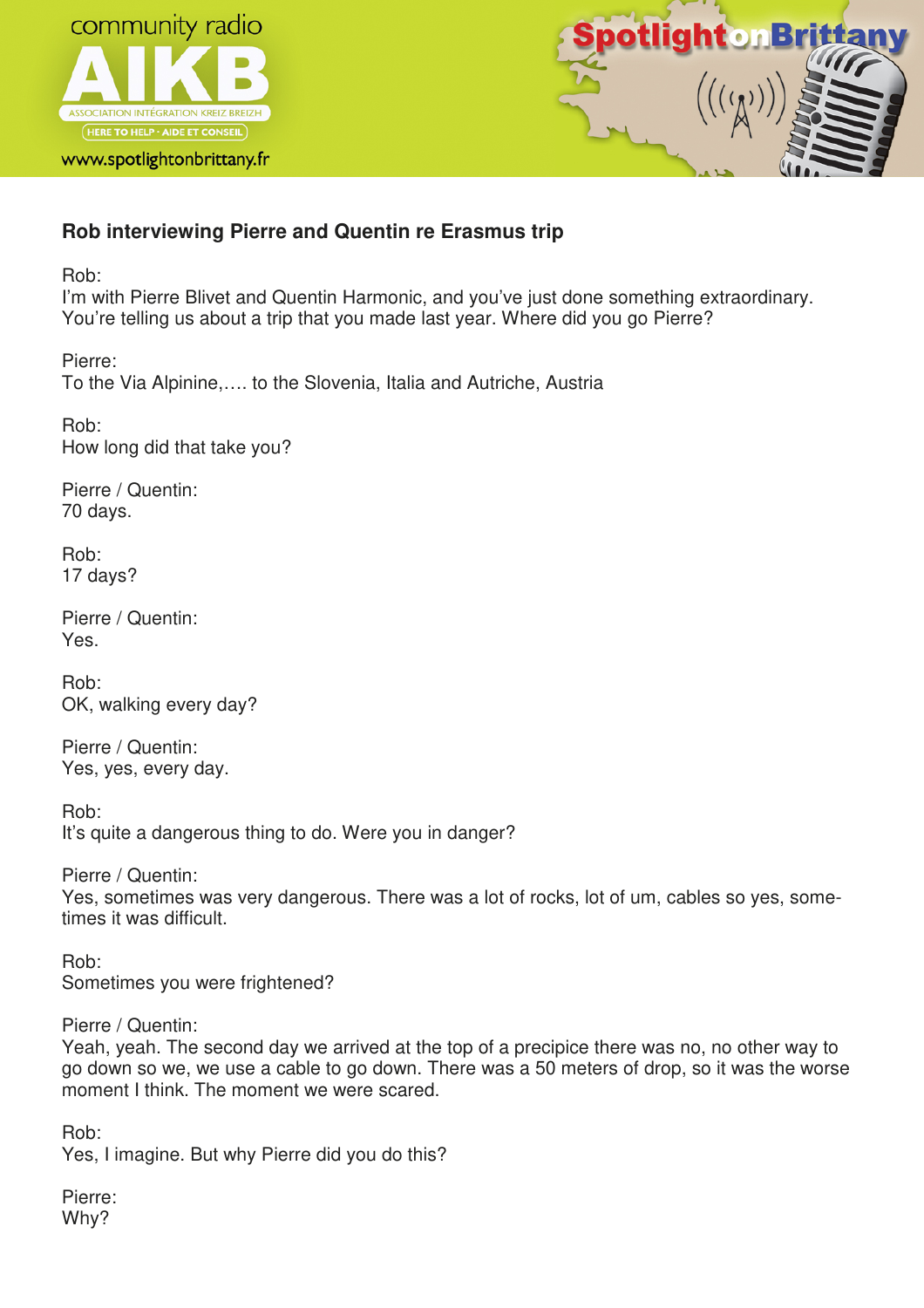



Rob: What is your motivation?

Pierre:

Yeah, yeah. To escape from our life quotidien, daily life, and to see beautiful landscape, to share an adventure with my friend and to make a new challenge next to the Tour of the Mont Blanc as the past year

Rob: And this all began I understand because you went on an Erasmus trip?

Pierre: Yes, I went to Spain in Erasmus.

Rob: Did you go studying in Spain?

Pierre: Yes, yes, 6 months.

Rob: Doing? what is your speciality?

Pierre: Engineering I am Engineur civil, yes, Civil Engineer.

Rob: So very different to exploring nature?

Pierre: Yeah, very different but I don't know why I discover my yes my passion

Rob: My passion

Pierre:

My passion, in Spain yes with montagnes I discover because in Bretagne I don't have mountain, we don't have mountain.

Rob:

So you went in this difficult place. How did it change you? Maybe Quentin can explain, what did this challenge bring you?

Quentin: It brings liberty, it brings .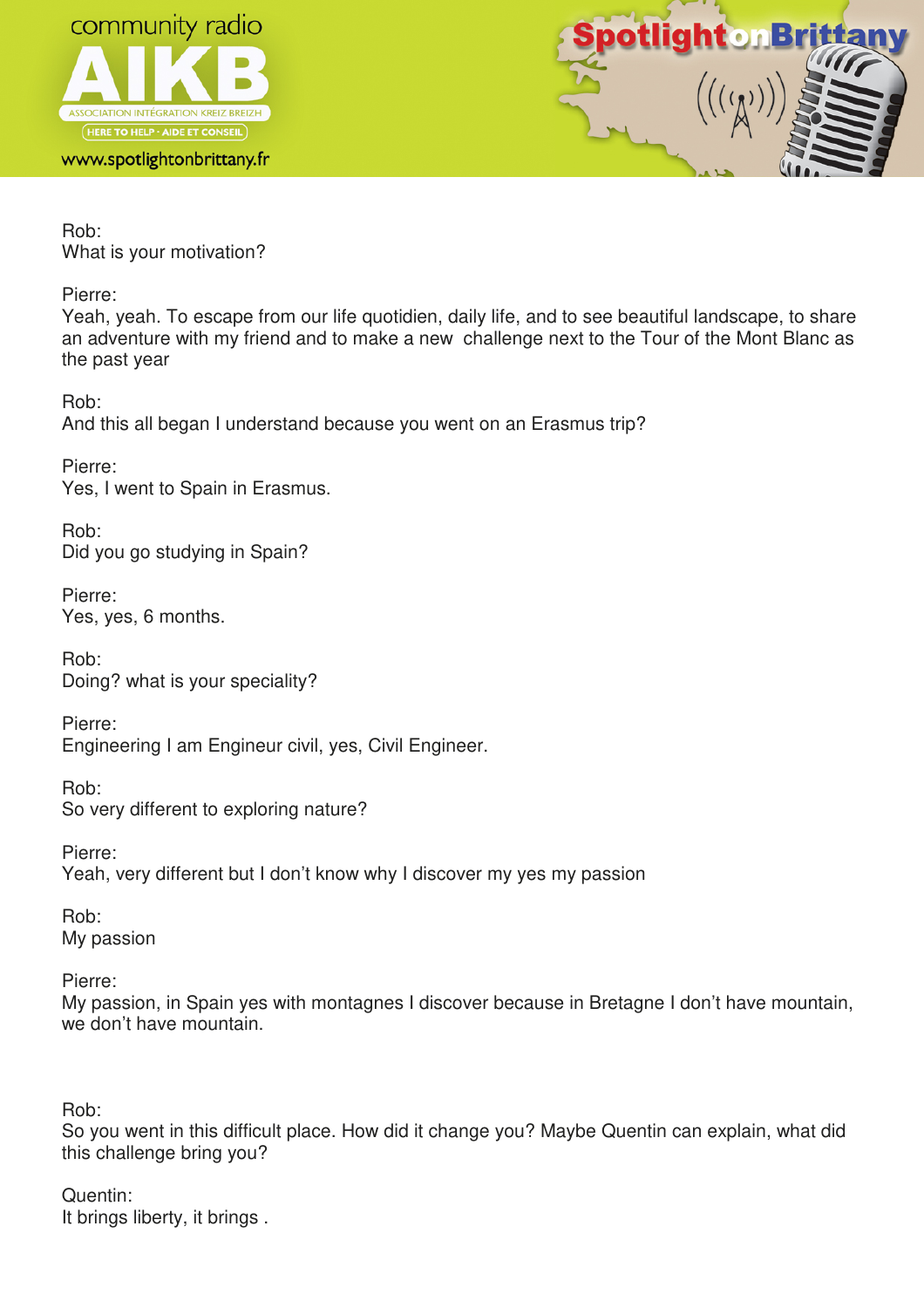



Rob: Liberty, how?

Quentin: Liberty because we walk without see people during few days, so we were alone in the mountains. Because also it's hard to, to walk with a bag of 15 kilos so it's

Rob: And your bag has the minimum?

Pierre / Quentin: Yeah, yeah. We just have the minimum with us

Rob: That's very liberating.

Pierre / Quentin: Some clothes or yeah and sometimes we can use our phone because there was not, there was no

Rob: **Signal** 

Pierre / Quentin: Signal. That's also liberty. We are disconnect from the

Rob: And that's a good thing?

Pierre / Quentin: Yes, yes. Because we are always connected, sometimes it is good to be disconnected.

Rob: I agree. You decide to make a film

Pierre / Quentin: Yes.

Rob: Before you go.

Pierre / Quentin: Yes.

Rob: How does that change your walking?